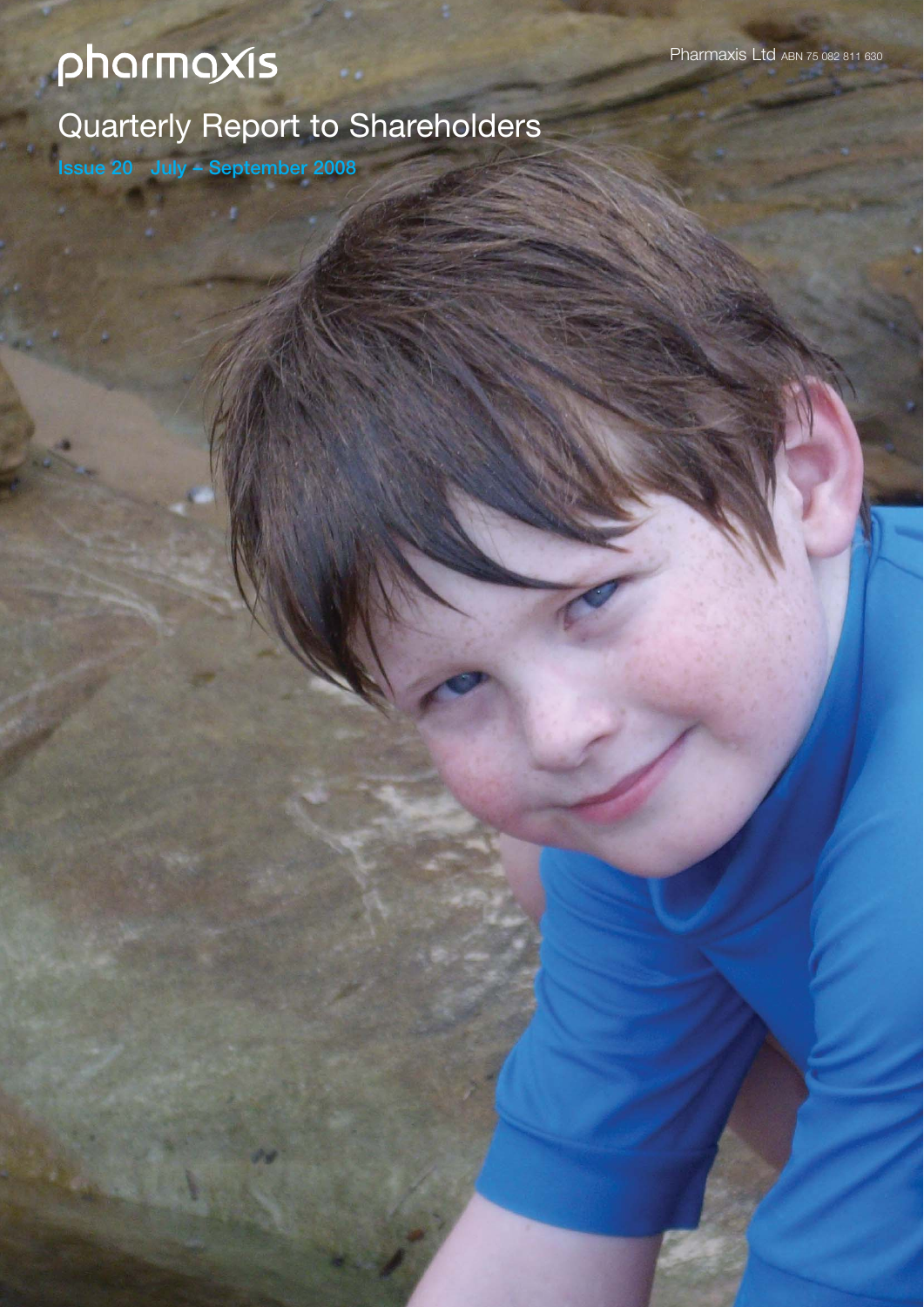# pharmaxis

## Producing human healthcare products to treat and manage respiratory diseases

### **Overview**

Pharmaxis is a specialty pharmaceutical company with activities spanning product research & development through to manufacture, sales and marketing.

Our therapeutic interests include lung diseases such as cystic fibrosis, asthma, bronchiectasis and chronic obstructive pulmonary disease.

Our first product, Aridol, is now registered for sale in Australia, Europe and parts of Asia and is designed to assist in the management of both asthma and chronic obstructive pulmonary disease. Our second product, Bronchitol, is in final clinical trials as a new treatment for cystic fibrosis and chronic obstructive pulmonary diseases such as bronchiectasis.

Our research group is developing two new potential therapies for chronic and debilitating lung conditions such as asthma and pulmonary fibrosis.

## **Pharmaxis Product Development at September 2008**

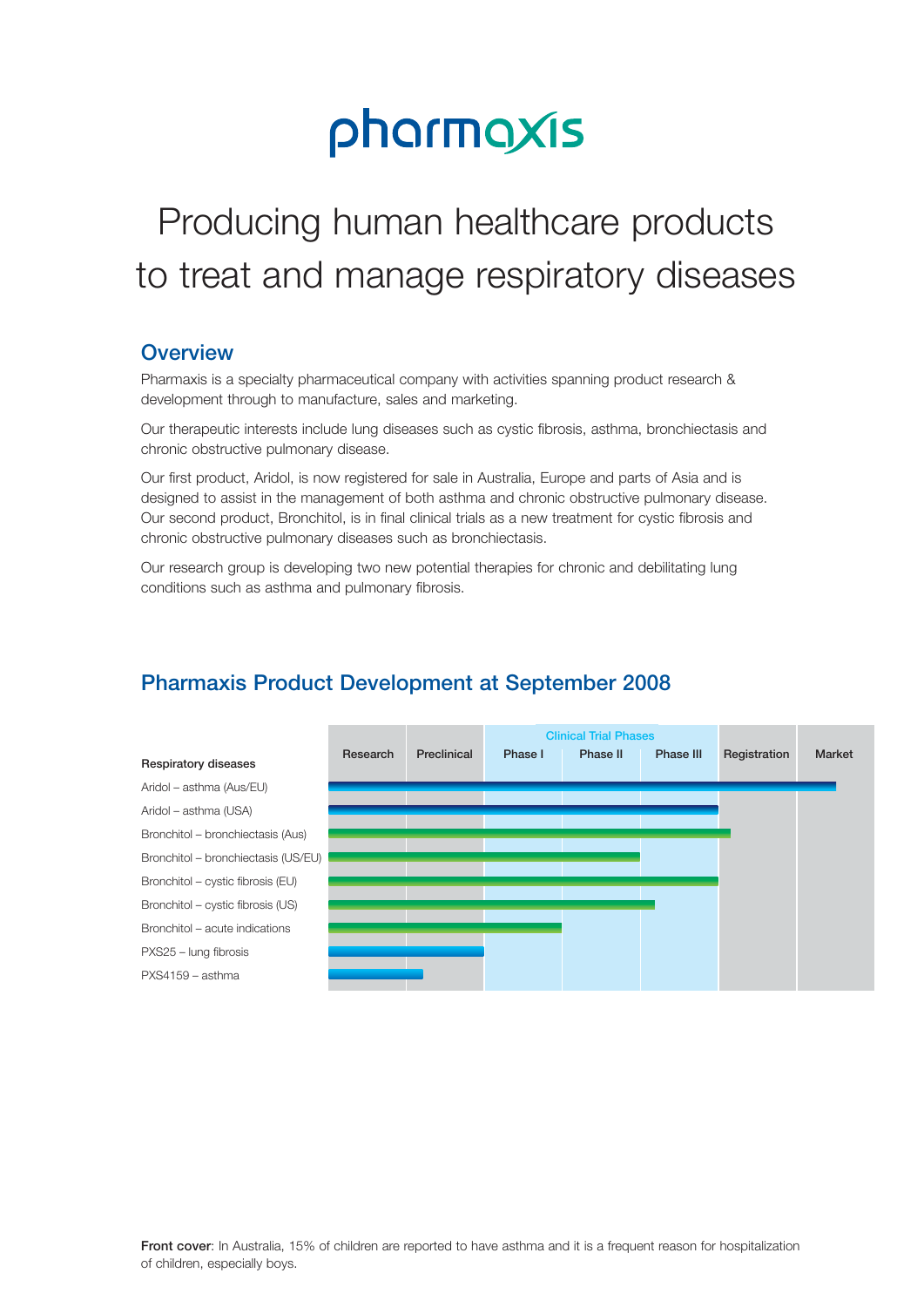## pharmaxis



#### **CEO Report**

In what has been a very difficult few months for the capital markets, we have made solid progress in a number of key areas of the business. We are fortunate to have a healthy cash position that allows us to continue the development of our various products for international and domestic healthcare markets in spite of the global financial crisis that is having widespread ramifications.

Work on cystic fibrosis dominated the quarter with the very satisfying results from one trial being presented, one Phase 3 trial closing to recruitment and one Phase 3 trial opening to recruitment. Currently, there are only two approved treatments for cystic fibrosis and, while life expectancy is increasing, there is no cure and no new drugs have been developed for over 11 years. We are hopeful that Bronchitol will impact the progression of the disease and be the first disease modifying drug ever approved for cystic fibrosis.

The other big event for us was the filing of an Australian marketing application of Bronchitol for the treatment of bronchiectasis. This is the first drug ever to be developed for this patient group and we are looking forward to working with the Therapeutic Goods Administration during the review process.

Generating revenue from Aridol and Bronchitol remains a key focus as we navigate our way through the clinical, regulatory and re-imbursement landscape. This report contains details of our progress this quarter.

Ala D. Roberton

Alan D Robertson, Chief Executive Officer

#### **Third Quarter Highlights**

- Phase 2 cystic fibrosis dosing trial returns positive data
- 1st global Phase 3 cystic fibrosis trial completes enrolment
- 1st Phase 3 bronchiectasis trial reports positive long term safety data
- 2nd global Phase 3 cystic fibrosis trial commences enrolment
- 1st worldwide marketing application filed for Bronchitol
- Aridol available throughout major European countries

#### **Coming Events**

- File marketing application for Aridol with US FDA
- PX4159 to enter regulatory safety testing program
- PXS25 to enter Phase 1 clinical testing program
- 2nd Bronchitol Phase 3 trial to commence

## **marketing application submitted**

**Bronchitol**

#### **Early stage pipeline moving ahead**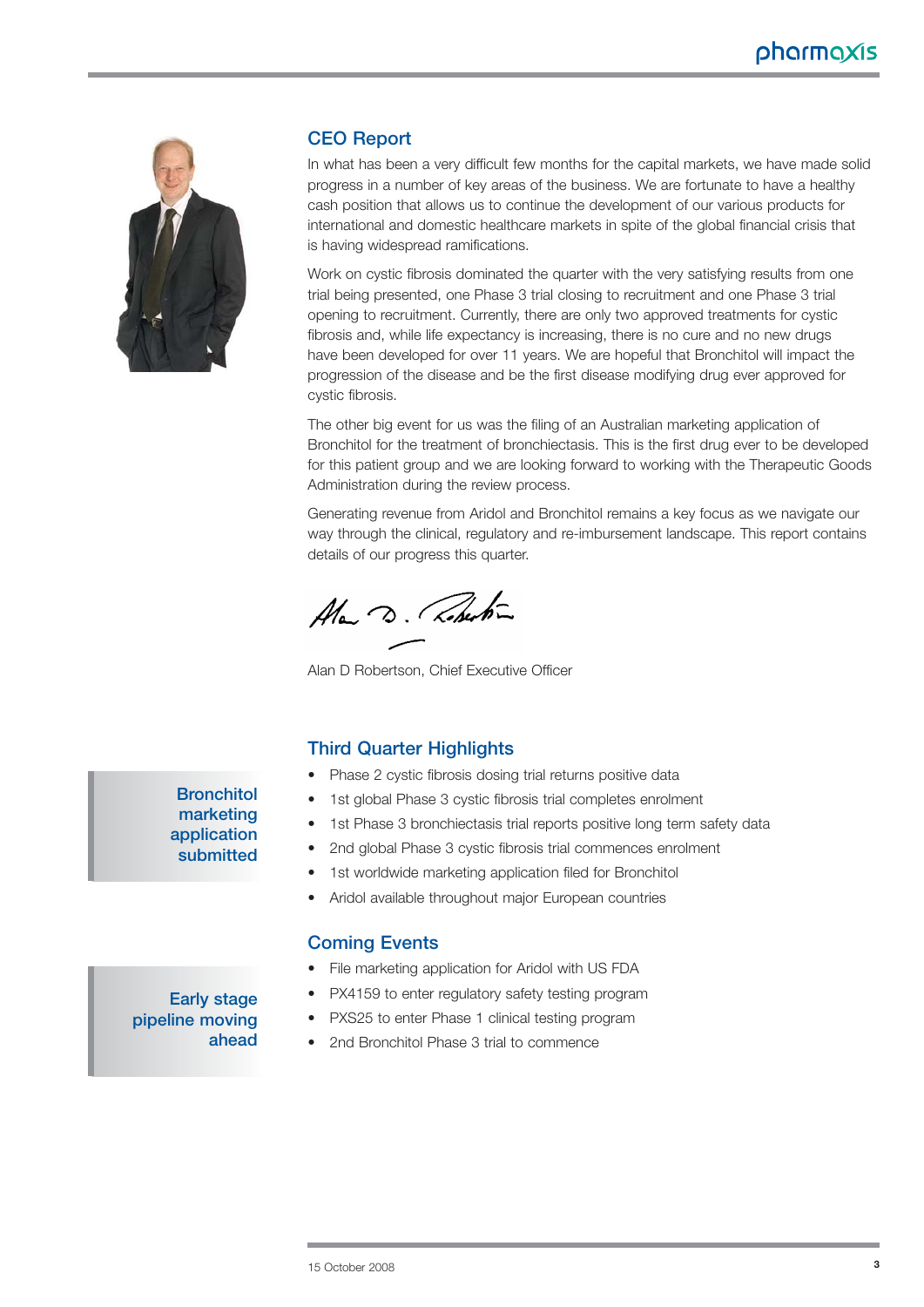#### **Construction of new premises on track**

#### **Corporate News**

#### **Roof construction on new factory**

The construction of the new purpose built Pharmaxis company headquarters at 20 Rodborough Road, Frenchs Forest in Sydney is progressing on schedule and when complete will house all Australian employees and will have initial capacity to manufacture more than 72,000 Bronchitol doses per year.

The roof of the building is being constructed and base building completion is expected by the end of 2008.



#### **Complete website revision**

An extensive revision and upgrade of the Pharmaxis website has been completed. The website has a number of new features, is easier to navigate for those interested in learning about the company and contains a number of important links for patients and physicians seeking information on our products.

The launch of the new website coincides with a new annual reporting format to shareholders. For the first time, we have completed a web based statutory annual report that combines both U.S. and Australian reporting requirements and a second, printed document that provides a comprehensive, but brief, review of the year.

The statutory annual report can be accessed from the website and paper copies are available to those shareholders who specifically request to receive a copy. The Annual Review is mailed to all shareholders unless they have specifically elected not to receive a copy. This new reporting format is designed to give shareholders the information they require in a level of detail chosen by them. It also saves the company on printing and mailing costs and contributes to reducing our environmental impact.

#### **Annual General Meeting**

**Annual General Meeting in October**  The Annual General Meeting will be held in Sydney on 23 October 2008 and all shareholders and interested parties are invited to attend. The notice of the meeting was mailed to shareholders on 16 September and further details can be sourced from the Pharmaxis website.

#### **New website and annual report**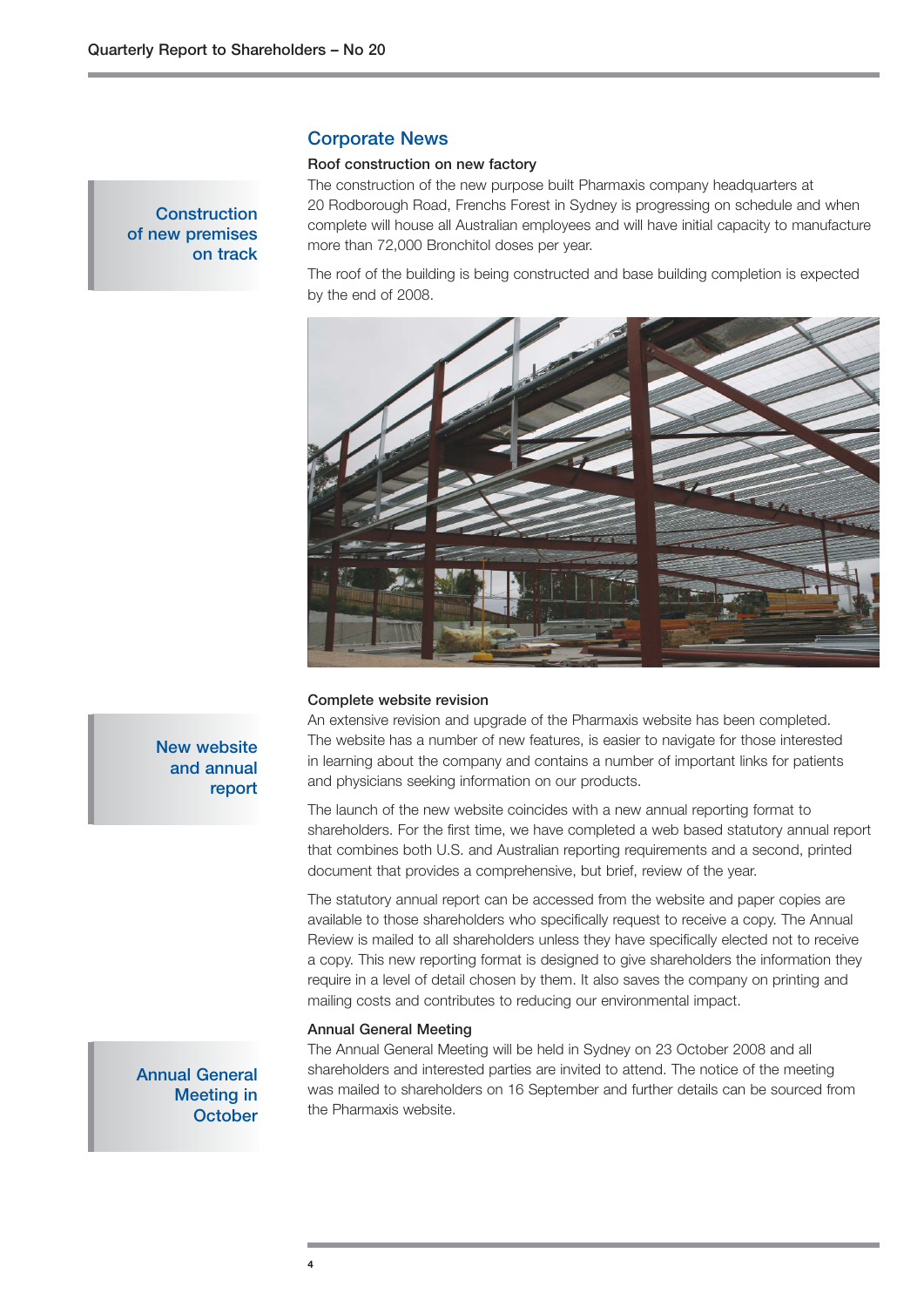#### **Clinical and Medical News**

#### **Enrolment closed in landmark Phase 3 CF trial**

The 1st Phase 3 Bronchitol trial in people living with cystic fibrosis closed with a total of 325 participants electing to join the trial. Over 100 subjects are now in the open label phase of the trial and more than 50 have completed the full trial protocol. The headline data is expected to be available during the first quarter of 2009. The trial design was completed with advice from the European Committee for Orphan Medicinal Products and positive data will allow us to file a marketing application throughout the world excluding the U.S. This trial explores the effects of restoring airway surface liquid in people with moderate to severe cystic fibrosis and holds out the promise of being the first therapeutic advance to come to the market with this mechanism. By improving lung hygiene and restoring normal lung defence and clearance, we hope that Bronchitol will be the first medicine to alter the progression of the disease.

#### **Enrolment commenced in second Phase 3 CF trial**

The U.S. Food and Drug Administration (FDA) has indicated that a total of two Phase 3 trials in cystic fibrosis will be sufficient clinical proof of effectiveness to submit a marketing application for the U.S. This trial is the second of the two requested trials and commenced enrolment during the quarter. The trial has been designed with the assistance of the FDA through their Special Protocol Assessment scheme and is expected to be fully enrolled by the middle of 2009.

Bronchitol has been granted fast track designation by the FDA which allows Pharmaxis to submit parts of the marketing application ahead of completing the clinical study.

#### **Cystic fibrosis dosing trial**

A successful dosing study of Bronchitol in patients with cystic fibrosis has reported with the last patient completing the study in June 2008.

48 patients from 12 sites across Argentina and Canada were tested on a range of doses to find the optimum level for treating their condition. Bronchitol was administered twice daily in a crossover design at doses of 40mg, 120mg, 240mg and 400mg. 38 subjects completed the protocol and the first data was presented in August. The lung function of trial participants improved by 139ml or 8.6% when treated with 400mg Bronchitol.



### **Study confirms optimal dose**

**commences recruitment** 

**2nd CF trial**

**1st CF trial closes recruitment**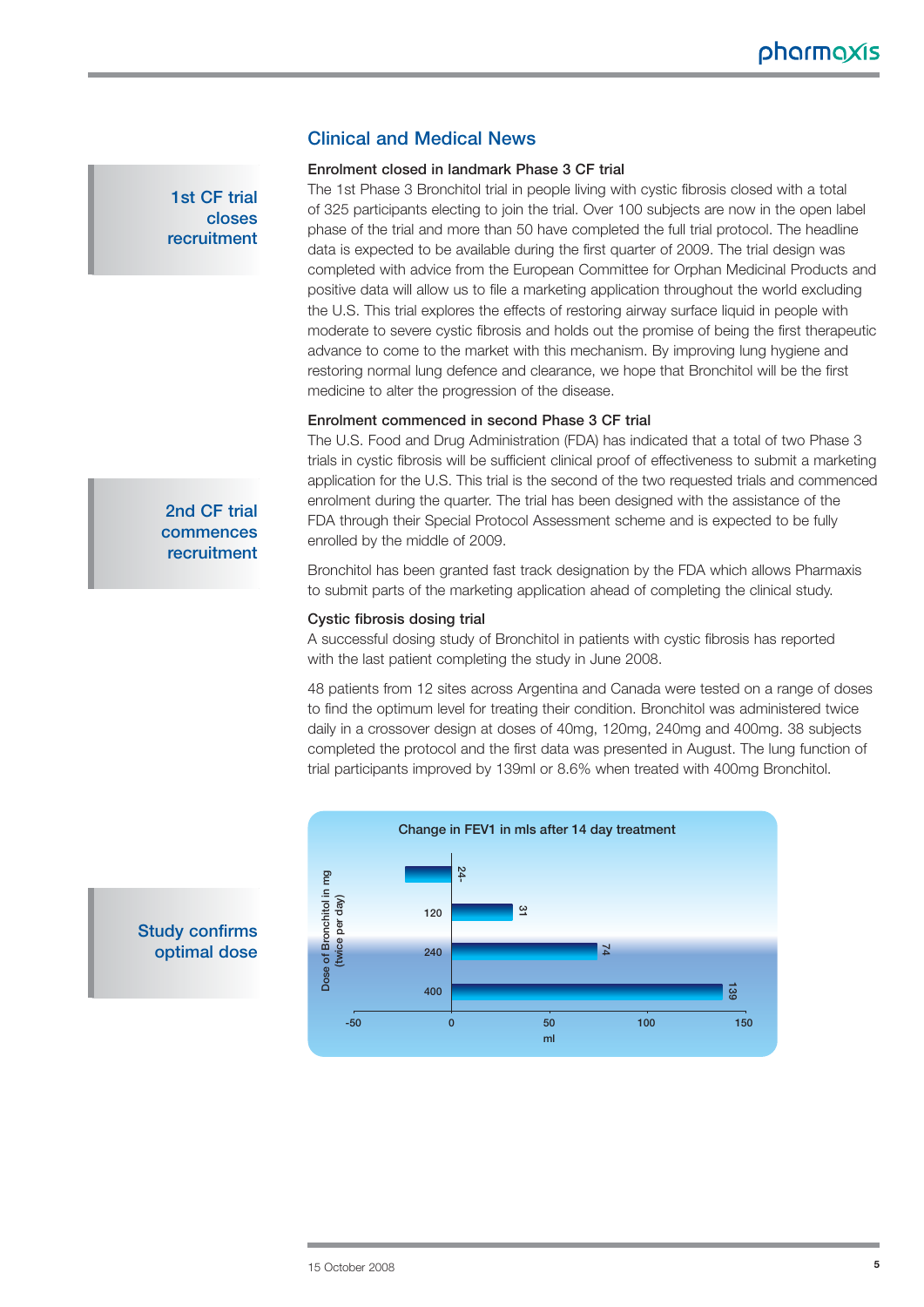#### **First long-term Phase 3 clinical study in Bronchitol**

A Phase 3 clinical trial evaluating the safety and efficacy of Bronchitol in people living with bronchiectasis completed in June and reported in August 2008.

#### **First bronchiectasis Phase 3 trial completes**

**Second Phase 3 bronchiectasis trial at set up**

This trial was an open label safety extension to an initial three month efficacy component which has already reported, showing that in 360 subjects, Bronchitol improved quality of life and mucus clearance. A total of 123 subjects started the open label component taking 320mg Bronchitol twice per day and 99 subjects completed the full 12 months. Of the 24 withdrawals, only 7 were a result of adverse events (3 related to lung infections and 2 related to cough).

Reported adverse events related to treatment were infrequent, mild in severity, and in most cases were a consequence of the underlying disease. The trial demonstrated that Bronchitol was effective and safe when administered to people for twelve months.

This trial represents the first ever successful Phase 3 clinical trial in this patient group.

#### **Second Phase 3 trial in participants affected by bronchiectasis**

A second Phase 3 trial in bronchiectasis, examining the effects of twice daily treatment of Bronchitol on the frequency of infectious episodes over twelve months, is currently in the set up phase. The first approval to commence the trial has been received from the UK regulatory authorities.

The trial protocol has been developed with the assistance of the U.S. FDA and the European regulatory agency, the EMEA. The trial will take place at centres throughout the U.S. and Europe.

#### **Regulatory Activities**

#### **First Bronchitol marketing application submitted**

A marketing application seeking approval to market Bronchitol for the treatment of bronchiectasis has been filed with the Australian regulatory authority, the TGA. The basis for the marketing application was the first Phase 3 clinical trial described above and represents the first ever targeted therapy for patients living with bronchiectasis.

After being accepted for evaluation, the TGA has 255 working days to review the application.

#### **Aridol available for marketing in Europe**

During the quarter, approvals to market Aridol were received from Spain and France, bringing the number of European countries where Aridol can be sold to 12. The lung function test is also available in South Korea and Australia.

#### **Aridol marketing application in the USA**

A New Drug Application (NDA) is being assembled with a view to seeking a marketing application for Aridol in the U.S.. The clinical basis for the application centres around two Phase 3 clinical trials involving over 1,200 subjects. The application is being coordinated by our regulatory affairs group in Philadelphia and will be submitted as soon as possible.

**Bronchitol marketing application submitted**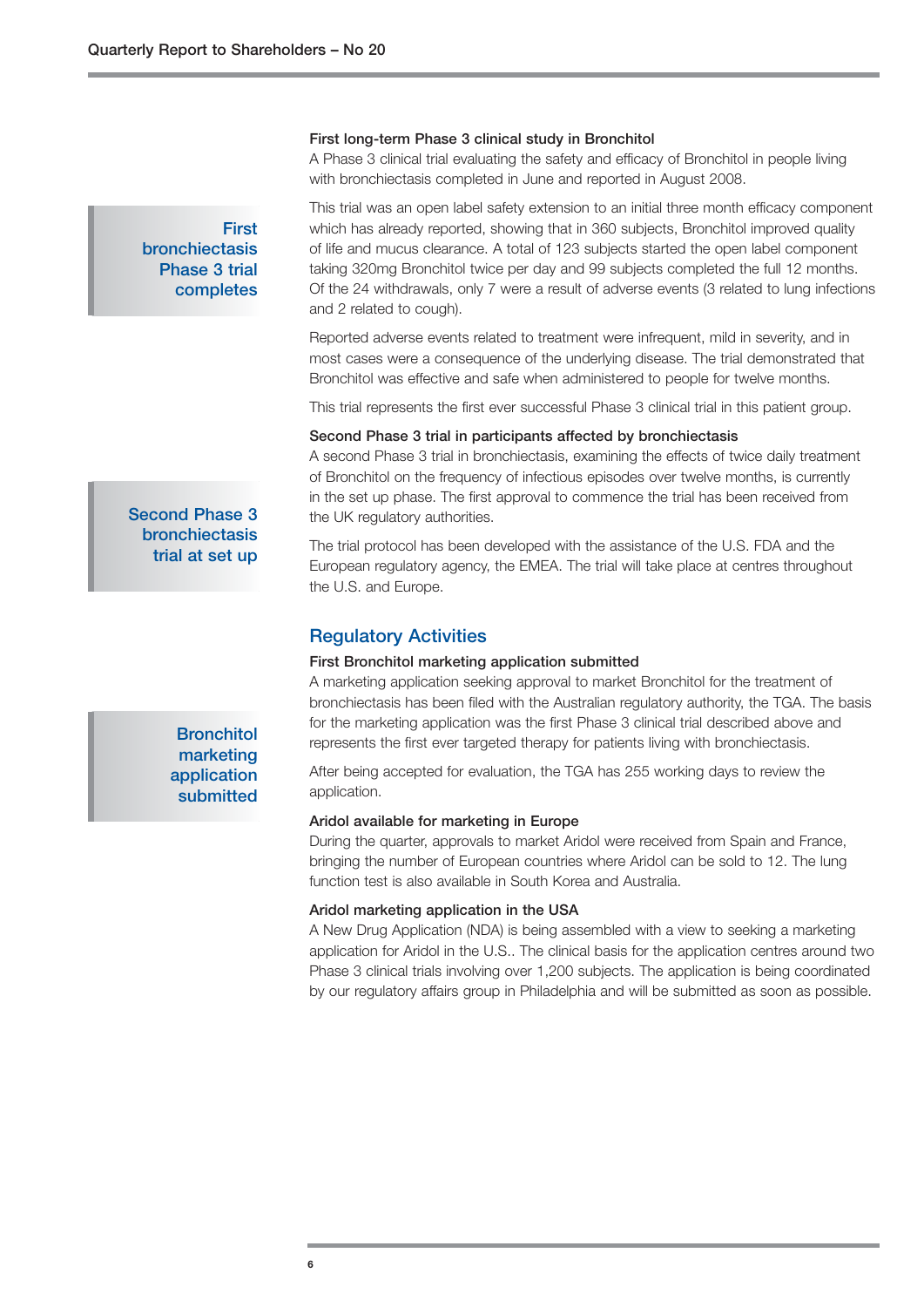#### **Current Marketing Activities**

#### **Aridol**

**Aridol now available throughout Europe** 

Aridol introduction to the European market is being coordinated by our offices in the UK. Marketing, sales and distribution outside the UK are being handled by a network of commercial partners and within the UK by Pharmaxis. Launch stock for some of our partners was shipped during the quarter to coincide with the European Respiratory Society meeting in Berlin.

#### **Current Research Activities**

#### **PXS25 and PXS4159**

PXS25 inhibits a key enzyme involved in the conversion of inactive Tissue Growth Factor (TGF) to active TGF. TGF is a key mediator in the development of fibrotic disorders and we anticipate PXS25 to have therapeutic potential in the development of fibrosis. Our initial interest is in interstitial lung fibrosis; a fatal condition of the lung of unknown origin and with few treatment options. We plan to conduct the first Phase 1 clinical study of PXS25 in Australia, focusing on safety and the pharmacokinetic profile.

The SSAO/VAP-1 protein plays a key role in the inflammatory process and its inhibition is expected to lead to new therapies for lung diseases such as asthma. PXS4159 is a potent inhibitor of this protein. Initial scale up manufacture has been completed and pre-clinical safety studies are being initiated as we continue basic research on other potential clinical uses.

#### **Financial Overview of the Quarter**

We completed the quarter with A\$106 million in cash.

#### **Revenue**

Aridol sales for the September 2008 quarter of A\$106,000 compared to A\$47,000 in 2007 and were evenly divided between customers in Australia and Europe. Interest income of \$2.1 million was earned on commercial bills issued or accepted by the four larger Australian banks.

#### **Expenditure**

Research and development expenditure of A\$6.0 million for the September 2008 quarter compare to A\$5.0 million in the September 2007 quarter, and A\$6.0 million in the June 2008 quarter. 70% of R&D expenditure was accounted for by the clinical group which increased by 70% from the September 2007 quarter and 18% from the June 2008 quarter, reflecting an increase in the number of clinical trials in the active dosing stage.

Commercial expenditure of A\$1,371,000 compare to A\$899,000 in the September 2007 quarter and A\$1,452,000 in the June 2008 quarter. Commercial expenses are focused on developing the commercial strategy and capability to sell Bronchitol and Aridol globally.

Administration expenditure of A\$1,283,000 compares to A\$1,053,000 in the September 2007 quarter and A\$1,446,000 in the June 2008 quarter. In addition to administrative, finance and public company costs, this group supports the company's international clinical and commercial efforts.

#### **Cash Flow**

Investing activities for the September 2008 quarter predominantly relates to the new manufacturing facility.

**Expenditure dominated by clinical research** 

**PXS4159 moves to preclinical development**